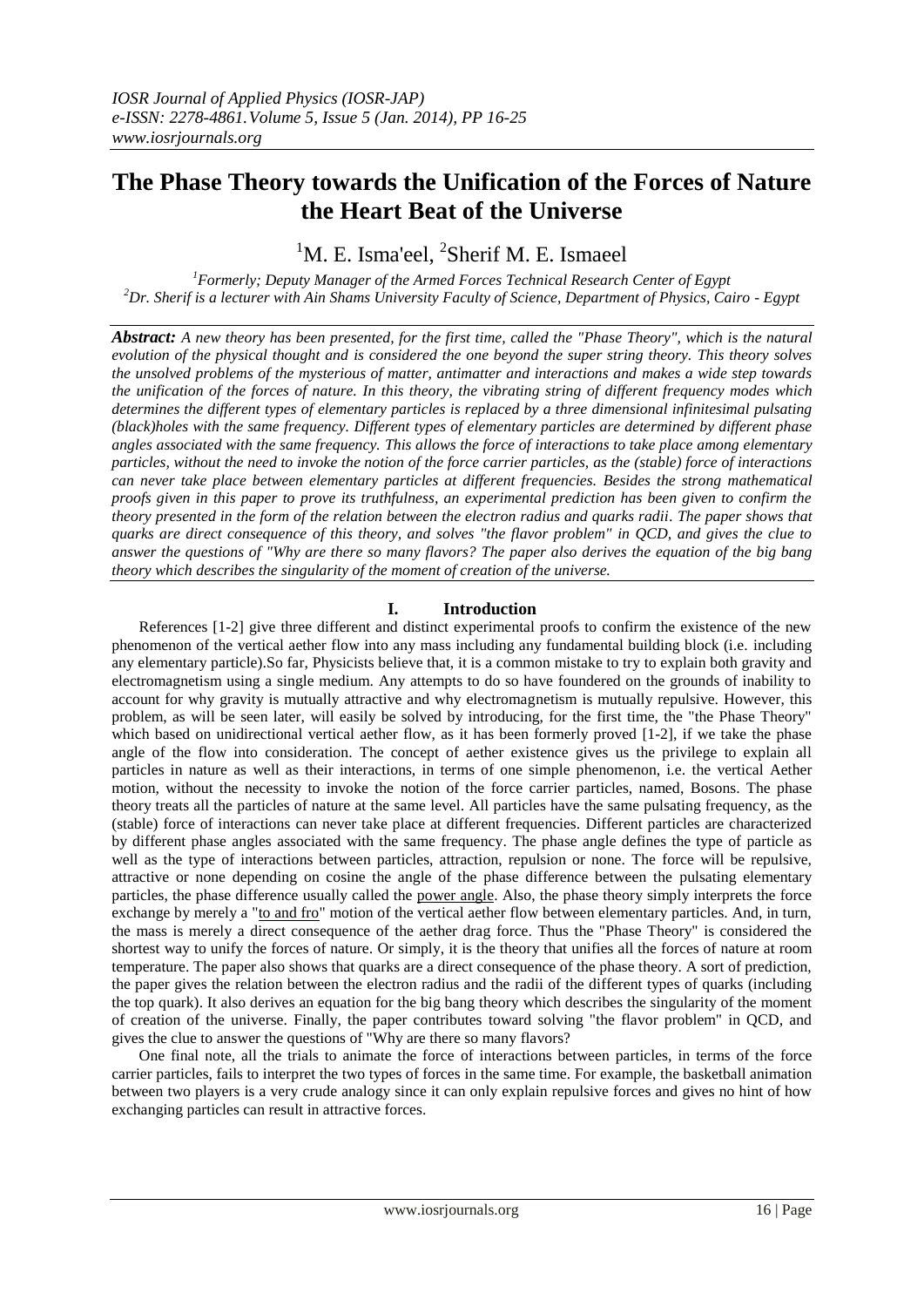## **II. Basic postulates**

 In the following three postulates, subjected to the verifiability principle, have been introduced to facilitate the explanation of the theories presented in this paper. Noting that "Paradigm shift in the human thought" usually takes decades to become settled and accepted.

**Postulate No. 1:** Our universe has no boundaries or edges either at the micro or the macro scales.

**Postulate No. 2**: Elementary particles are pulsating 3-dimensional sinks with definite frequency and phase where aether flows vertically into them, and they have no lower bound as it follows from Postulate I.

**Postulate No. 3:** (Stable) Particle interactions can never take place at different frequencies.

The first postulate means that our universe is opened at the macro scale, as well as at the micro scale. At the macro scales means that the event horizon of the universe has different or an unlimited moving boundary depending on the location of the different observers in the universe. This follows directly from Hubble's Law. Also our universe is opened at the micro scale means that elementary particles have no limit on the down scale concept, i.e. quarks have sub- sub- sub- ... structures without lower bound, which is a direct consequence of the phase theory, as will be seen in this paper. Hence CERN represents an intermediate experimental stage, in our life, that cannot go beyond its own. The second postulate is a generalization of the super string theory where the vibrating string is replaced by a 3-dimensional pulsating sink (i.e. opened and closed or widened and narrowed). This postulate also suggests that elementary particles are merely infinitesimal black holes with no lower bound, where aether flows vertically into it. Finally, the third postulate follows directly from the stability of the physical laws.

## **III. The pulsating frequency of the elementary particles - the "Heart beat of the Universe"**

 Now, what is the pulsating frequency of the elementary particle? To answer this question, it is well known that Plank's constant is used to describe the size of the "Quanta", which is the proportionality constant between the energy (E) of a photon and the frequency,  $v$ , of its associated electromagnetic wave, viz.  $E = h v$ . By recalling that, the moment of inertia, I (in SI units is  $Kg.m^2$ ) is a measure of an object's resistance to changes in its rotating or pulsating rate. Then;

Dimensionally; [h] = [J.s] = 
$$
[ML^2T^{-2}, T]
$$
 =  $[ML^2T^{-1}] = [I] [T^{-1}]$ 

Thus Plank's constant has the dimension of the moment of inertia multiplied by the frequency. In other words, Plank's constant can be defined as the angular momentum of the elementary particle (the infinitesimal black hole), which describes its rotational (spin) or pulsation state (i.e. quantization). Thus, we can accept the following relationship;

$$
\omega = \frac{h}{I} \quad or \quad f = \frac{h}{I} \tag{1}
$$

Where  $I$  is the moment of inertia of the elementary particle.

So far; we don't know exactly how small quarks and electrons are; they are definitely smaller than  $10^{-18}$  meters, and they might literally be points, but still we do not know. By accepting the available dimensions of the electron, and treat it as a (rubber) sphere, then the angular frequency  $\omega$ , of the spin of the electron (as an infinitesimal black hole) will be constant and equals (Plank's constant / the moment of inertia of the electron). And it is easy to do the following calculations to get a rough estimation of the frequency of the pulsating particles. The moment of inertia of a solid sphere of radius r about its center;  $I = (3/5) mr^2$ , the mass of the electron;  $m = 9.10938215 \times 10^{-31} Kg$ , the radius of the electron;  $r_e = 10^{-19}/2 m$ , Plank's constant;  $h = 6.62606896(33) \times 10^{-34}$ . S. Then by direct substitution into eq. (1) will yield;  $\omega = 4.849 \times$  $10^{35}$ rad/sec, and the frequency;  $f = 7.718 \times 10^{34}$  Hz.

Note: Gamma rays typically have frequencies above 10 exahertz (or  $>10^{19}$  Hz), i.e. the pulsating frequency of the elementary particles is far beyond that of Gamma ray frequency. Also note that, cosmic rays are not a form of electromagnetic radiation, but are actually high-energy charged particles with energies similar to, or higher than, the observed gamma electromagnetic radiation energies.

## **IV. The quantized aether flow**

 As seen from the previous articles the aether flows into the elementary particle in quantized form by an angular frequency  $\omega$ . The flow of aether in the elementary particle can be interpreted as a flow into a sink without lower bound.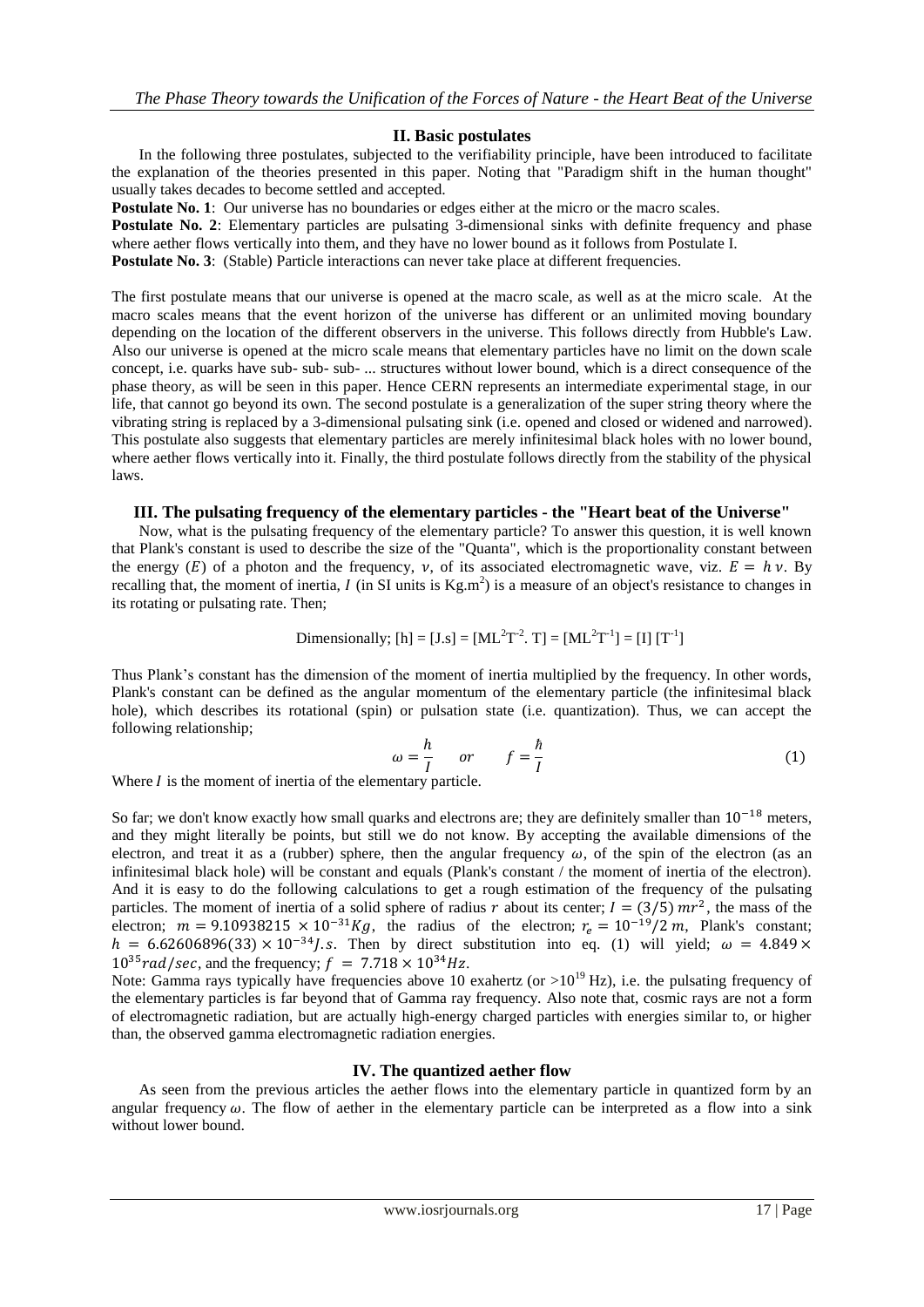

Fig. **a**: The quantized aether flow *Q(t),* through an elementary particle to another coincident universe or universes, with time period *T* and time duration *τ.*

Fig. **a** shows two pulses of the vertical aether flow (the discharge)  $Q(t)$  into any mass, during a time interval  $\tau$ seconds. The flow of aether is taking place through the pulsating elementary particle in the period *T*. We can refer to the aether discharge  $Q(t)$ , as the sink strength (as the Mass is considered a direct consequence of the aether drag force, and  $\{Q_0 * \tau\}$  will be referred later as the force carrier). Then  $Q(t)$  can be represented mathematically by the following discontinuous eternal function;

$$
Q(t) = \begin{cases} 0 & 0 \le t < t_0 \\ Q_0 & t_0 < t < t_0 + \tau \\ 0 & t_0 + \tau < t \le T \end{cases}
$$
 (2)

Then the Fourier series representation of this periodic function will be given by;

$$
Q(t) = \frac{\tau Q_0}{T} + \sum_{n=1}^{\infty} \frac{2Q_0}{n\pi} \sin\left(\frac{n\omega}{2}\tau\right) \cos\left[n\omega\left(t - t_0 - \frac{\tau}{2}\right)\right]
$$
(3)

where,

$$
\omega = \frac{2\pi}{T} \tag{4}
$$

is the angular frequency of the quantized Aether flow rate.

#### **V. The (stable) force of Interaction between fields can never take place at different frequencies**

 As seen from eq. (3), any pulsating particle contains an infinite spectrum of multiple frequencies. Thus any two fields will contain two infinite spectrums of different, but multiple, frequencies. Now, how can the interaction take place between these two fields? It is well known that the force of interaction between any two fields in nature is simply proportional to their products (such as the Poynting Vector). To simplify the analysis, let us consider the two fields given by the following two components;

$$
f_1 = A_1 \sin(\omega_1 t + \theta_1) \quad \text{and} \quad f_2 = A_2 \sin(\omega_2 t + \theta_2) \tag{5}
$$

Average(
$$
f_1 * f_2
$$
)  
\n=
$$
\begin{cases}\n\frac{1}{2}(f_1 \cdot f_2) \cos(\theta_1 - \theta_2) & \text{if } f_1 = f_2 \\
\text{indeterminate value or zero} & \text{if } f_1 \neq f_2\n\end{cases}
$$
\n(6)

Clearly, the (steady state) force of interactions between elementary particles can take place only between particles of the same frequency, as the average value is quite definite and is independent of the frequency itself, hence we use the word "stable". While the average value of the force of interactions between particles with different frequencies are either zero (when both frequencies are not multiple of each other), or indeterminate value and in this case the average value will depend on the elapsed time (the interval) of the interaction, which means chaos or unstable interaction. This interaction could be the one linked with the role of the weak force in the transmutation of quarks that makes the interaction involved in many decays of nuclear particles which require a change of a quark from one flavor to another. Also,  $cos(\theta_1 - \theta_2)$  is called the power factor of the interactions. It determines solely the type of force of interactions. It is attraction, repulsion or neither depending on the value of the power angle respectively as given;

$$
(\theta_1 - \theta_2) < \frac{\pi}{2}
$$
,  $(\theta_1 - \theta_2) > \frac{\pi}{2}$  or  $(\theta_1 - \theta_2) = \frac{\pi}{2}$  (7)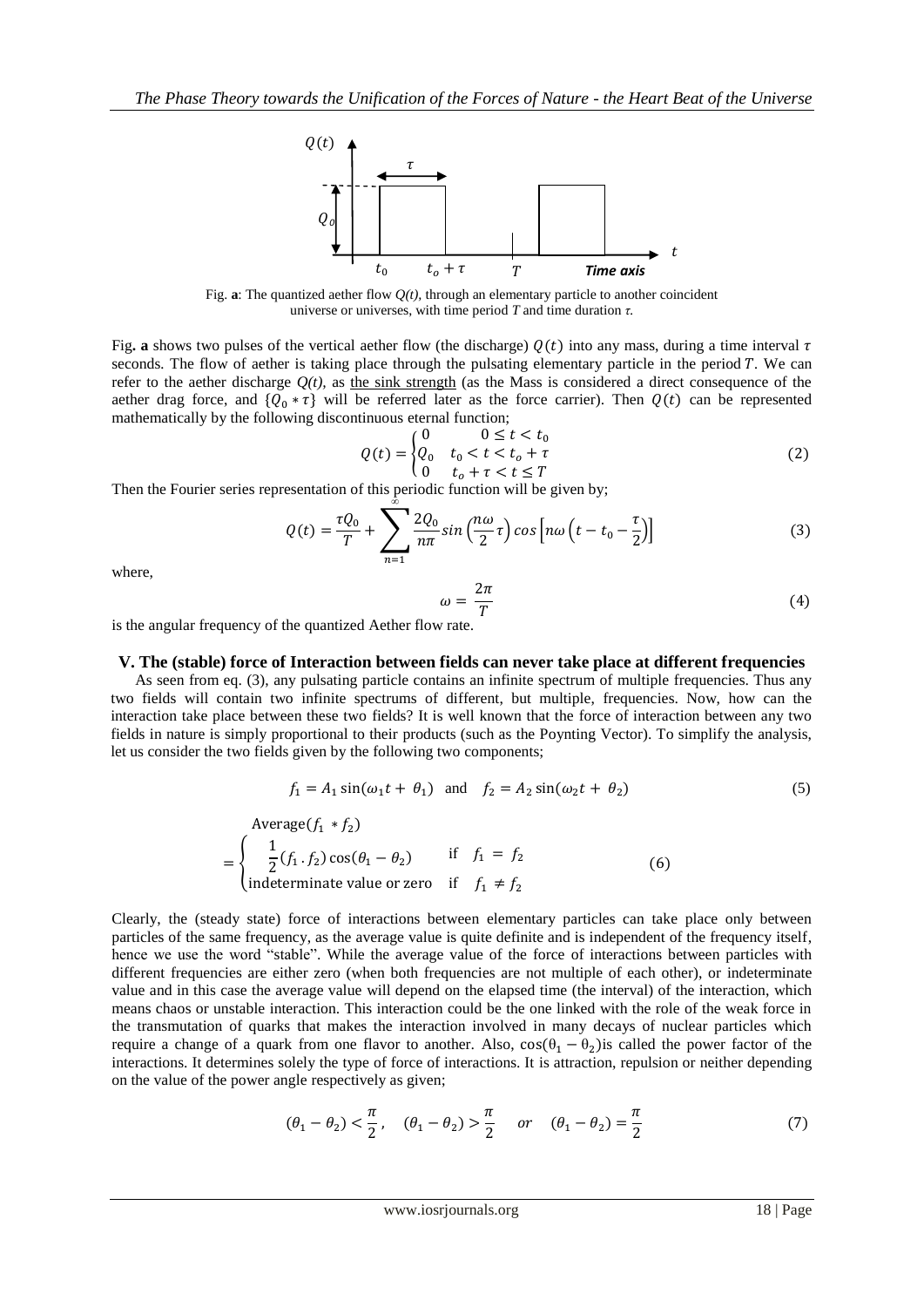## **VI. The relationship between the Electron Radius and Quarks Radii**

 Now, by accepting the fact that, the interaction between elementary particles takes place only at the same frequency and as Planck's constant  $h$  is a universal constant, then the dimensions of the quarks, and hence their moments of inertia, should be adjusted to make them have the same angular frequency as the electron. To do that, we should equate the moment of inertia of both the quark and the electron, to get the following relation;

$$
r_q = \sqrt{\frac{m_e}{m_q}} r_e \tag{8}
$$

Where,  $r_q$  and  $m_q$  are the radius and the mass of the quark respectively; and  $r_e$  and  $m_e$  are the radius and mass of the electron respectively. Eq. (8) shows that the radius of the quark, compared to the radius of the electron, is diminished by the square root of the mass of the quark. This formula is in agreement with the concept of the black hole, which shows that the denser the mass of the black hole the smaller will be its radius. According to [3], it is familiar to represent the current quark masses for all 6 flavors as balls of proportional volumes. However, according to the present theory, this is no longer correct as the radii of quarks are inversely proportional to the square root of their masses. Using eq. (8), we can construct table I, which gives the relation between the electron radius and quarks radii. Table I is a sort of prediction of quark radii which are not determined so far. It gives the opportunity to test the phase theory given in this paper, noting that the classical radius of the electron has been used, however the concept is true for any other accepted value for  $r_e$ .

 A note about the top quark, the only known way that a top quark can decay, according to the standard model, is through the weak interaction producing a W-boson and a down-type quark (down, strange, or bottom). Because of its enormous mass, the top quark is extremely short-lived with a predicted lifetime of only  $5 \times$  $10^{-25}$  s. As a result the top quarks do not have time to form hadrons before they decay, as other quarks do. This provides physicists with the unique opportunity to study the behavior of a "bare" quark.

| Table 1. Kauli of Quarks versus the Electron Kaulus |                |                  |                                                              |
|-----------------------------------------------------|----------------|------------------|--------------------------------------------------------------|
| Name                                                | Charge         | Mass $(MeV/c^2)$ | Radius (Meter)                                               |
| Electron                                            | $-I$           | 0.511            | $r_e = 2.8179 \times 10^{-15}$<br>(Classical Radius)         |
| up quark                                            | $+\frac{2}{3}$ | $1.7 - 3.1$      | $(0.5483 - 0.406) r_e$                                       |
| down quark                                          | $-\frac{1}{3}$ | $4.1 - 5.7$      | $(0.353 - 0.2994) r_e$                                       |
| charm quark                                         | $+\frac{2}{3}$ | $1,340 - 1,180$  | $(0.0195 - 0.0208) r_e$                                      |
| strange quark                                       | $-\frac{1}{3}$ | 130-80           | $(0.0627 - 0.0533) r_e$                                      |
| top quark                                           | $+\frac{2}{3}$ | 172,900±600±900  | $(0.001716 - 0.001722) r_e$<br>$(0.0017147 - 0.0017236) r_e$ |
| bottom quark                                        | —              | 4.370-4.130      | $(0.0108 - 0.0111) r_e$                                      |

**Table I: Radii of Quarks versus the Electron Radius**

**Note:**  $1 \text{ GeV}/c^2 = 1.783 \times 10^{-27} \text{ kg}$ , Electron Mass =  $9.10938188 \times 10^{-31} \text{ kg}$ 

# **VII. The Big Bang equation**

In fact; eq. (8) is the mathematical formulation of the hypothesis of the Big Bang theory, as it can be written in the form;

$$
r_q = \frac{U}{\sqrt{m_q}}\tag{9}
$$

Where U can be defined as a universal constant, given by  $U = \sqrt{m_e r_e}$ , where  $m_e$  and  $r_e$  are the mass and the radius of the electron. Clearly; when  $m_a = \infty$ ,  $r_a = 0$ , the curvature will be infinite as well as the temperature will be infinite, as the temperature is given by  $(eV/k_B)$ , where  $eV = 1.602 \times 10^{-19} J$  and  $k_B$  is Boltzmann constant =  $1.38 \times 10^{-23}$   $\bar{J}/k$ ). Thus eq. (9) is the singular point of the beginning of the time of creation of the Big Bang theory.

## **VIII. Some Applications; Proton and Neutron**

Consider the fundamental component of eq. (3),  $Q_1(t)$  where  $n = 1$ , of the vertical aether flow, then we get

$$
Q_1(t) = \frac{\tau Q_0}{T} + \frac{2Q_0}{\pi} \sin\left(\frac{\omega \tau}{2}\right) \cos \omega \left(t - t_0 - \frac{\tau}{2}\right)
$$
 (10)

 Using eq. (10), an illustrative example is given in Fig. **b**, to show the fundamental component of the quantized aether Flow  $Q_1(t)$ , through an elementary particle, which pulsates with an angular frequency ( $\omega$  = 6.283185,  $Q_0$  = 3, T = 1.0 s and t<sub>0</sub> = 0.25T) for different duration times,  $\tau$  ( = 0.2,0.5, 0.8 s).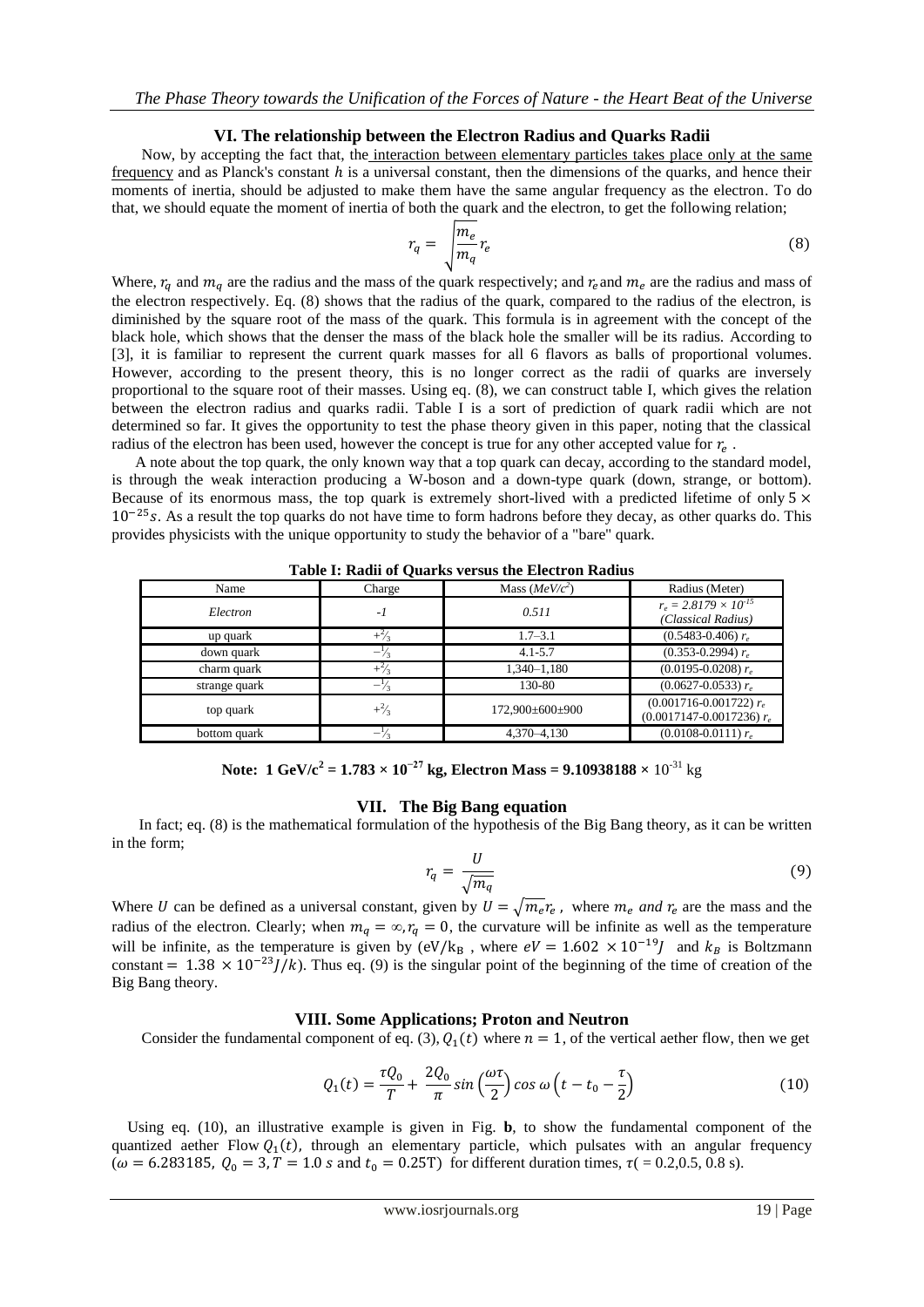

t

Fig. b: An illustrative example to show the fundamental component  $Q_1(t)$  of the quantized aether flow rate*,* through an elementary particle at different time duration  $\tau(0.2, 0.5, 0.8 \text{ s})$  where  $Q_0 = 3$ 

Clearly from Fig. **b**; the effect of changing the duration time,  $\tau$ , will change the amplitude of the flow, i.e. the discharge of the aether into the elementary particle and hence determines the mass of the elementary particle, as the drag force will be changed. Also, changing the duration time  $\tau$  will change the direction of the aether flow rate. Thus, in this example; when the duration time  $\tau$  is less than  $2T/\pi$  (= 0.637 T) the aether will reverse its direction; i.e. the aether will flow from inside the particle to outside the particle. Thus, the value of the duration time  $\tau$  should be greater than  $2T/\pi$  to avoid the aether flow reversing its direction. That is; for unidirectional aether flow, we should have the following condition;



Fig. c: An illustrative example to show the fundamental component  $Q_1(t)$  of the quantized aether flow through an elementary particle at different starting time  $t_0(0.1, 0.4, 0.7 \text{ s})$ , where the aether duration time  $\tau$  is kept constant and equals (0.8 s).

Similarly, Fig.  $\bf{c}$  shows the effect of changing the starting (or the initial) time  $t_0$  of the aether pulsating flow. The figure shows the different starting time  $t_0$  (= 0.1,0.4, 0.7 s), where the duration time  $\tau$  is kept constant and equals (0.8 s), where;  $Q_0 = 3$ , and  $T = 1.0$  s. Clearly, the effect of changing the starting period does not affect the amplitude of the flow, i.e. the discharge (and hence the mass), while it changes the phase of the flow rate. In the following we shall give illustrative examples to show the mechanism of aether flow through protons and neutrons. Without loss of generality, the demonstration is limited to the fundamental component only, i.e. eq. (10), of the pulsating elementary particle.

#### **IX. Proton**

As we know, proton is composed of two up quarks each of charge  $(+2/3 e)$ , and a down quark of charge  $(-1/3 e)$ , then, by transforming these charges (roughly) to their corresponding flow rate  $Q_0 = 2Q_0/3$ ,  $2Q_0/3$ ,  $Q_0/3$ ), and initial phase time  $t_0$  (= 2T/3, 2T/3, -T/3). Using eq. (10), then the total aether flow  $QP(t, \tau)$ , is simply the sum of the three flow rates of the two up quarks and the down quark, to get

$$
QP(t,\tau) = \frac{2\tau Q_0}{3T} + \frac{4Q_0}{3\pi} \sin\left(\frac{\omega\tau}{2}\right) \cos\left[\omega\left(t - \frac{2T}{3} - \frac{\tau}{2}\right)\right] + \\ + \frac{2\tau Q_0}{3T} + \frac{4Q_0}{3\pi} \sin\left(\frac{\omega\tau}{2}\right) \cos\left[\omega\left(t - \frac{2T}{3} - \frac{\tau}{2}\right)\right] + \\ + \frac{\tau Q_0}{3T} + \frac{2Q_0}{3\pi} \sin\left(\frac{\omega\tau}{2}\right) \cos\left[\omega\left(t + \frac{T}{3} - \frac{\tau}{2}\right)\right] \tag{12}
$$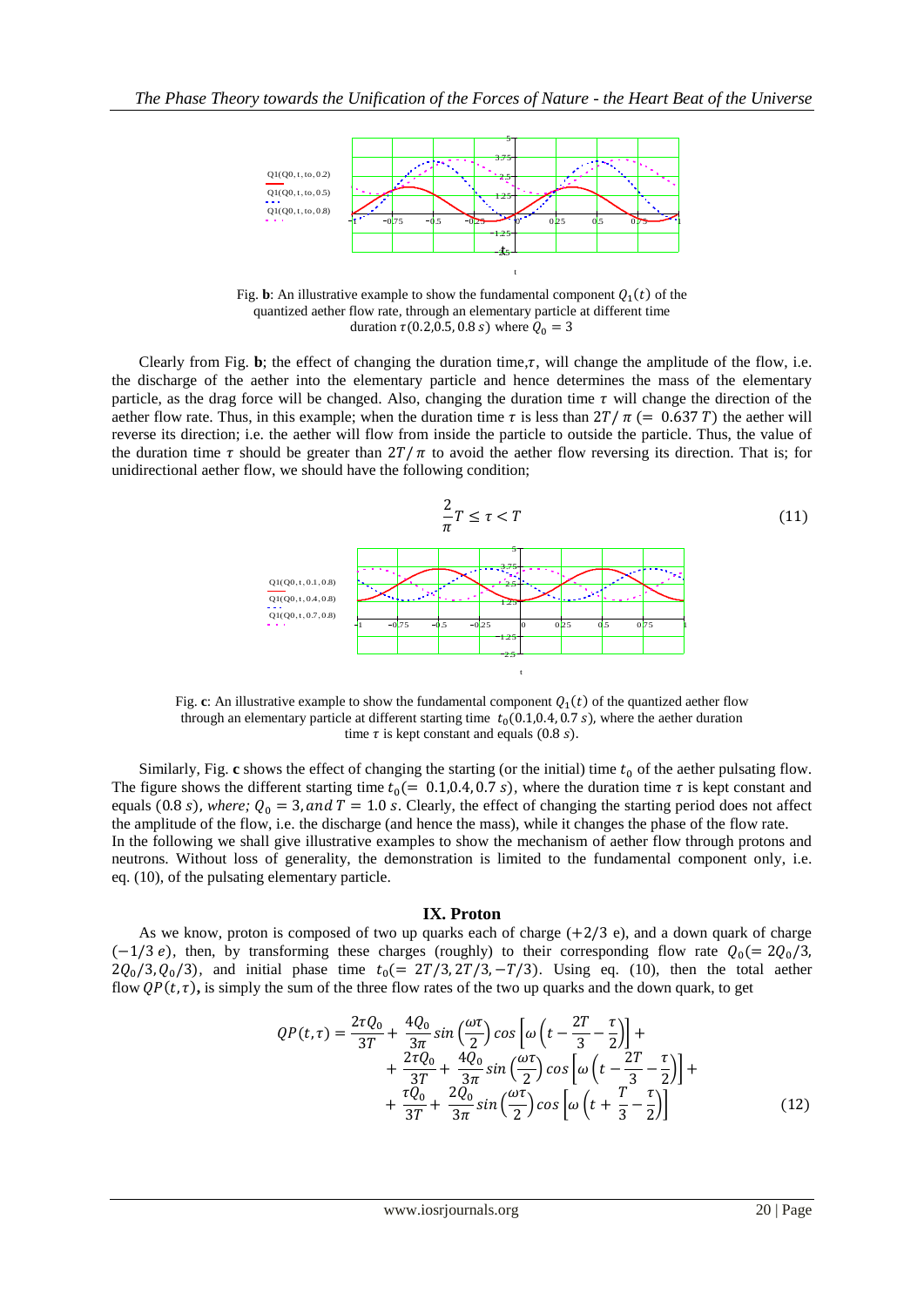#### **X. Neutron**

Similarly, the neutron is composed of two down quarks each of charge  $(-1/3 e)$ , and an up quark of charge  $(+2/3 e)$ . By considering these charges as initial time of pulsations, then on transforming these charges to its time of flow and phase differences, then the total aether flow,  $\mathcal{Q}N(t,\tau)$ , of the neutron is simply the sum of the three flow rates. Then, we get

$$
QN(t,\tau) = \frac{\tau Q_0}{3T} + \frac{4Q_0}{3\pi} \sin\left(\frac{\omega\tau}{2}\right) \cos\left[\omega\left(t + \frac{T}{3} - \frac{\tau}{2}\right)\right] + \\ + \frac{\tau Q_0}{3T} + \frac{4Q_0}{3\pi} \sin\left(\frac{\omega\tau}{2}\right) \cos\left[\omega\left(t + \frac{T}{3} - \frac{\tau}{2}\right)\right] + \\ + \frac{2\tau Q_0}{3T} + \frac{4Q_0}{3\pi} \sin\left(\frac{\omega\tau}{2}\right) \cos\left[\omega\left(t - \frac{2T}{3} - \frac{\tau}{2}\right)\right] \tag{13}
$$

Plotting eqs. (12) and (13), Fig. **d** is drawn using the following parameters;  $Q_0 = 3$ ,  $\tau = 0.8$ ,  $t_0 = 0.25$ ,  $T = 1$  and  $\omega = 6.283$ . Fig. **d** shows both the proton and the neutron are pulsating, which means that each will have a charge. Of course, this contradicts the fact that, the neutron has no charge, i.e. it should not pulsate.



Fig. **d**: Shows the fundamental component of the quantized aether flow  $Q_1(t, \tau)$ , for both the proton and the neutron.

As we have seen, we limit ourselves to the values of  $\tau = 0.8$  and  $t_0 = 0.25$ , which are not the only choice of nature (seek God's Choice).

#### **XI. How can we get a constant flow from a pulsating flow? Hierarchy of quark types and their Sub- Sub- … structures are direct consequence of the Phase Theory**

 It is known that neutron has no charge; this means that aether will flow into it at a constant flow rate not at a pulsating flow rate. The only way to get a constant flow rate from a pulsating flow is that the neutron should be composed of different pulsating particles where their phases are adjusted to get the constant flow rate. The minimum number of particles that satisfy this condition will be, at least three quarks, not two, with appropriate phase angles. Any possibility to use any two quarks will yield two quark-antiquark pair which annihilates each other. Rewrite eq. (10) in the form;

$$
Q_1(t) = \frac{\tau Q_0}{T} + \frac{2Q_0}{\pi} \sin\left(\frac{\omega \tau}{2}\right) \cos(\omega t - \theta)
$$
 (14)

Where;

$$
\theta = \omega \left( t_0 + \frac{\tau}{2} \right) \tag{15}
$$

Eq. (15) is a straight line equation with initial time  $t_0$  and the duration time  $\tau$ , for a fixed value  $\theta$ . This means that, there are infinite numbers of  $t_0$  and  $\tau$  that satisfy eq. (15) for a fixed value of  $\theta$ . In a similar way as before, the expression of the proton and the neutron are simply the total sum of the aether flow rate through their corresponding quarks, and taking into account the corresponding phases. In this new case, we will choose  $\theta$  to be  $(2\pi/3, 2\pi/3 \text{ and } -\pi/3)$  for the proton, and for the neutron  $\theta$  will be  $(-\pi/3, -\pi/3, 2\pi/3)$ . Then the expressions of both proton and neutron will take the forms;

$$
Q_{proton}(t,\tau) = \frac{2\tau Q_0}{3T} + \frac{4Q_0}{3\pi} \sin\left(\frac{\omega\tau}{2}\right) \cos(\omega t - 2\pi/3) +
$$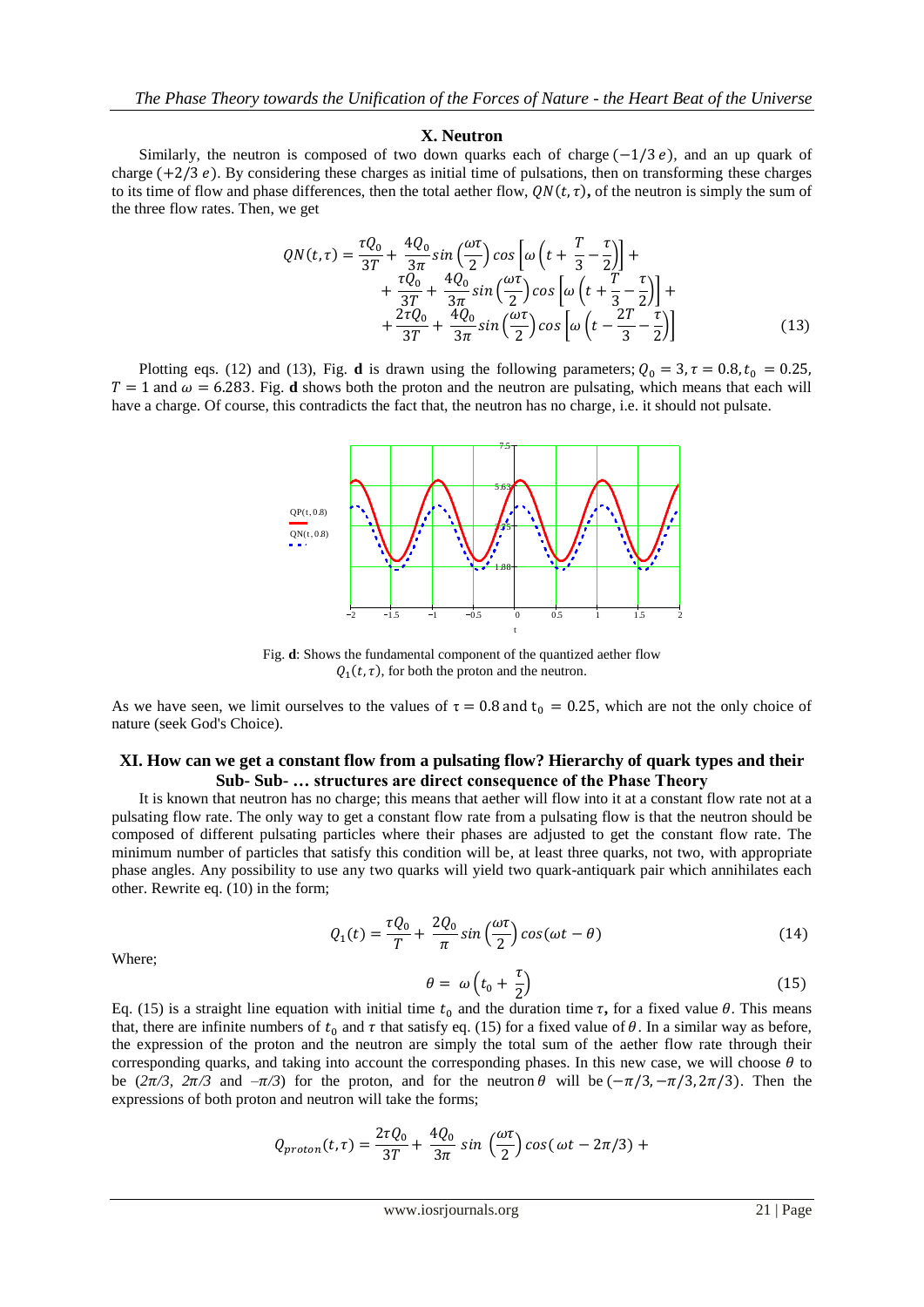$$
+\frac{2\tau Q_0}{3T} + \frac{4Q_0}{3\pi} \sin\left(\frac{\omega\tau}{2}\right) \cos(\omega t - 2\pi/3) + +\frac{\tau Q_0}{3T} + \frac{2Q_0}{3\pi} \sin\left(\frac{\omega\tau}{2}\right) \cos(\omega t + \pi/3)
$$
(16)

$$
Q_{neutron}(t, \tau) = \frac{2\tau Q_0}{3T} + \frac{4Q_0}{3\pi} sin\left(\frac{\omega\tau}{2}\right) cos(\omega t + \pi/3) + + \frac{2\tau Q_0}{3T} + \frac{4Q_0}{3\pi} sin\left(\frac{\omega\tau}{2}\right) cos(\omega t + \pi/3) + + \frac{\tau Q_0}{3T} + \frac{2Q_0}{3\pi} sin\left(\frac{\omega\tau}{2}\right) cos(\omega t - 2\pi/3)
$$
(17)

Plotting eq. (16) and eq. (17), using the same parameters given before,  $Q_0 = 3$ ,  $\tau = 0.8$ ,  $t_0 = 0.25$ ,  $T =$ 1 and  $\omega$  = 6.283. Then, Fig. **e** shows that the proton pulsates; which means that it has a charge. While the Neutron curve is a straight line parallel to the time axis, i.e. it has no pulsation, which means that it has no charge. It should be noted that the duration time  $\tau$  has no influence on the straight line of the neutron, except that it lowers or raises the line, which means that there is only a change in mass, which is a direct consequence of the aether drag force, but it has no charge.



Fig. **e**: Shows the fundamental component of the quantized aether flow, for both the proton and the neutron. The straight line represents a constant flow, i.e. no pulsation, which means that the neutron has no charge.

Now, although the neutron has no pulsation, its internal structure (2 down quarks and one up quark) are pulsating as shown in Fig. **f**, as followed from eq. (14), with  $\theta$  equals ( $2\pi/3$  and  $-\pi/3$ ) and  $\tau = 0.8$ . Thus, the neutron pulsation vanishes due the existence of the phase difference of its 3 different quark components.



Fig. **f**: Shows the fundamental component of the quantized aether flow, for both the upper and down quarks.

Finally, there is no reason to prevent extending the definition to include sub- sub- structure of quarks. For example, if the top quark is assumed to be composed of sub-structures, then its first 3 components will be  $+4/9$ ,  $+4/9$  and  $-2/9$  for the first sub-particles level, and its second 3 sub-structure will be  $+8/27$ ,  $+8/27$  and  $-4/27$  for the second sub-particles level, and so on for other components of similar quarks.

### **XII. Antiparticles**

Antiparticles can easily be interpreted as a particle with a phase shift equals  $\pi$  with respect to the phase of its corresponding (or associated) particle. Thus, particles and their antiparticles are completely defined by their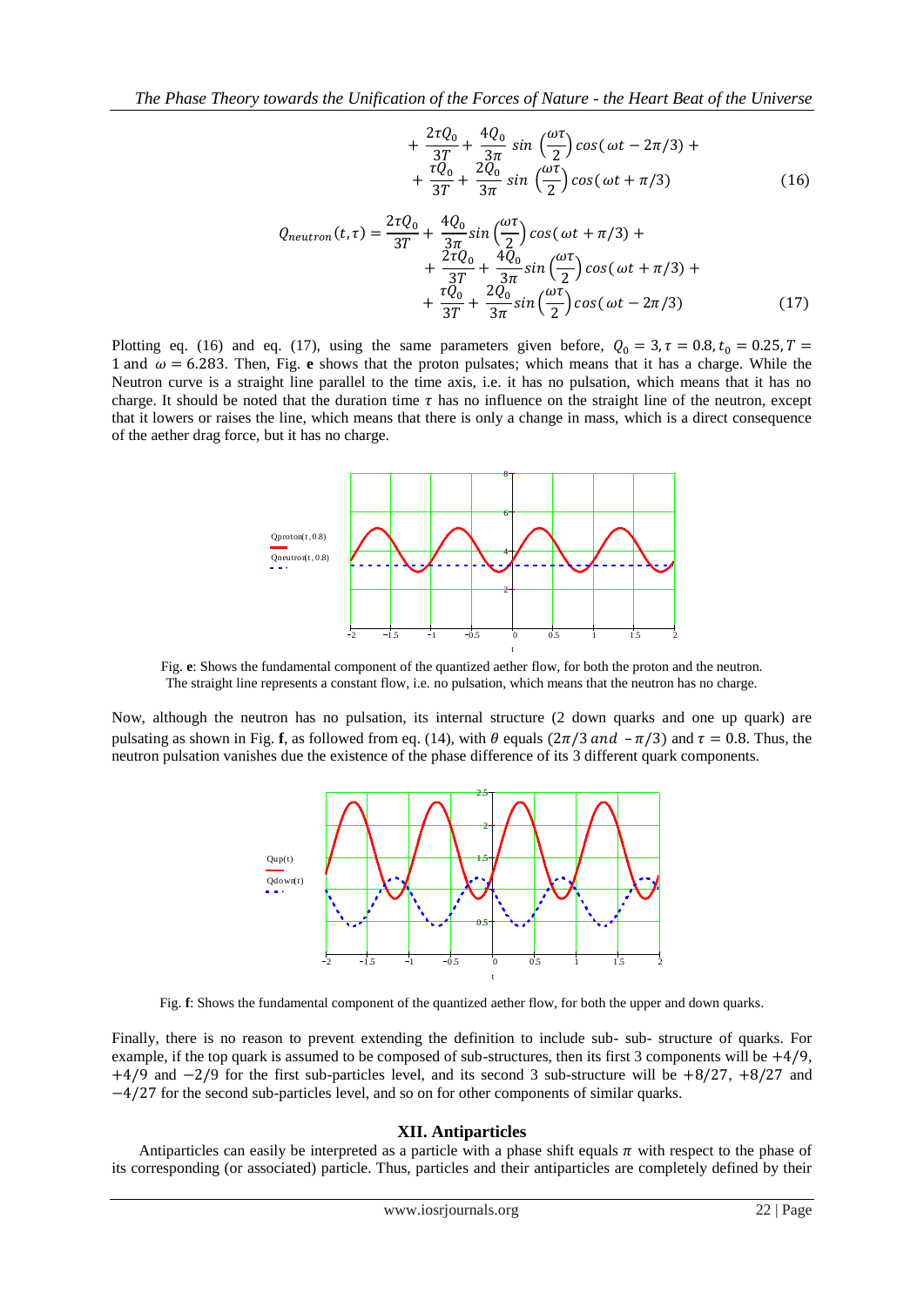phase difference  $\pi$ . Of course it is evident that, when two sine waves, have a phase difference  $\pi$ , meet together, they will annihilate each other. What is said about electromagnetic interaction can equally hold on the gravitational field or interaction, i.e. the antigravity field is characterized by a phase difference  $\pi$  with respect to the phase associated with the gravity field of the particle.

## **XIII. Mass and Force exchange**

 In the phase theory we can keep the notion of the force carrier between the interacting particles, but in this case the force carriers will be replaced by merely a "to and fro" motion of the vertical aether flow between elementary particles, i.e. the discharge of the vertical aether flow  $(\tau Q_0)$  into the interacting particles, that oscillates between these particles. Fig. **g** shows a snapshot, where a small particle (left) is closed and lies in the field of an open big particle (right). An infinitesimal time later, the motion is reversed, where the big particle will be closed and lies in the field of the opened small particle, and so on. Clearly, the mass of the elementary particle arises from the aether drag force on each closed particle, and the charge will arise from the pulsation of the elementary particle.



Fig. **g**: aether drag Force between two elementary particles pulsate with the same frequency but with different phase angles.

Summarizing the situation, each elementary particle has a phase angle for each type of interaction. Thus, the phase theory reduces all the forces of nature to a simple aether motion associated with the corresponding phase angle of each type of interaction.

# **XIV. The Differential Equation of the Super Unified Field Theory (the TOE). Is it a one inch long equation, as some physicists believe, or an infinitely long equation?**

 As seen from the previous analyses, each elementary particle is characterized by its four parameters (*Qo,*   $t_0$ ,  $\tau$  and  $\omega$ ). If  $n$  is the number of independent particles (the fundamental building blocks) of nature, then the total number of parameters corresponding to these n particles will be  $4n$ . To generalize the analysis, let us consider the equation of the theory of everything (the TOE) contains the 4 dimensional parameters  $(t, x, y, z)$ and the 4n arbitrary constants defines the 4 associated independent building blocks, and is given in the form;

$$
F(t, x, y, z, C_{11}, C_{12}, C_{13}, C_{14}, \dots, C_{n1}, C_{n2}, C_{n3}, C_{n4}) = 0
$$
\n(18)

To eliminate the  $(4n)$  arbitrary constants, we differentiate eq. (18) successively  $4n$  times with respect to t, then the first derivative will be;

$$
\frac{\partial F}{\partial t} + \frac{\partial F}{\partial x}\frac{\partial x}{\partial t} + \frac{\partial F}{\partial y}\frac{\partial y}{\partial t} + \frac{\partial F}{\partial z}\frac{\partial z}{\partial t} = 0
$$
\n(19)

Or, in the form of an operator;

$$
\left(\frac{\partial}{\partial t} + \frac{\partial x}{\partial t} \frac{\partial}{\partial x} + \frac{\partial y}{\partial t} \frac{\partial}{\partial y} + \frac{\partial z}{\partial t} \frac{\partial}{\partial z}\right) F = 0
$$
\n(20)

Then the  $4n$  derivatives will take the form;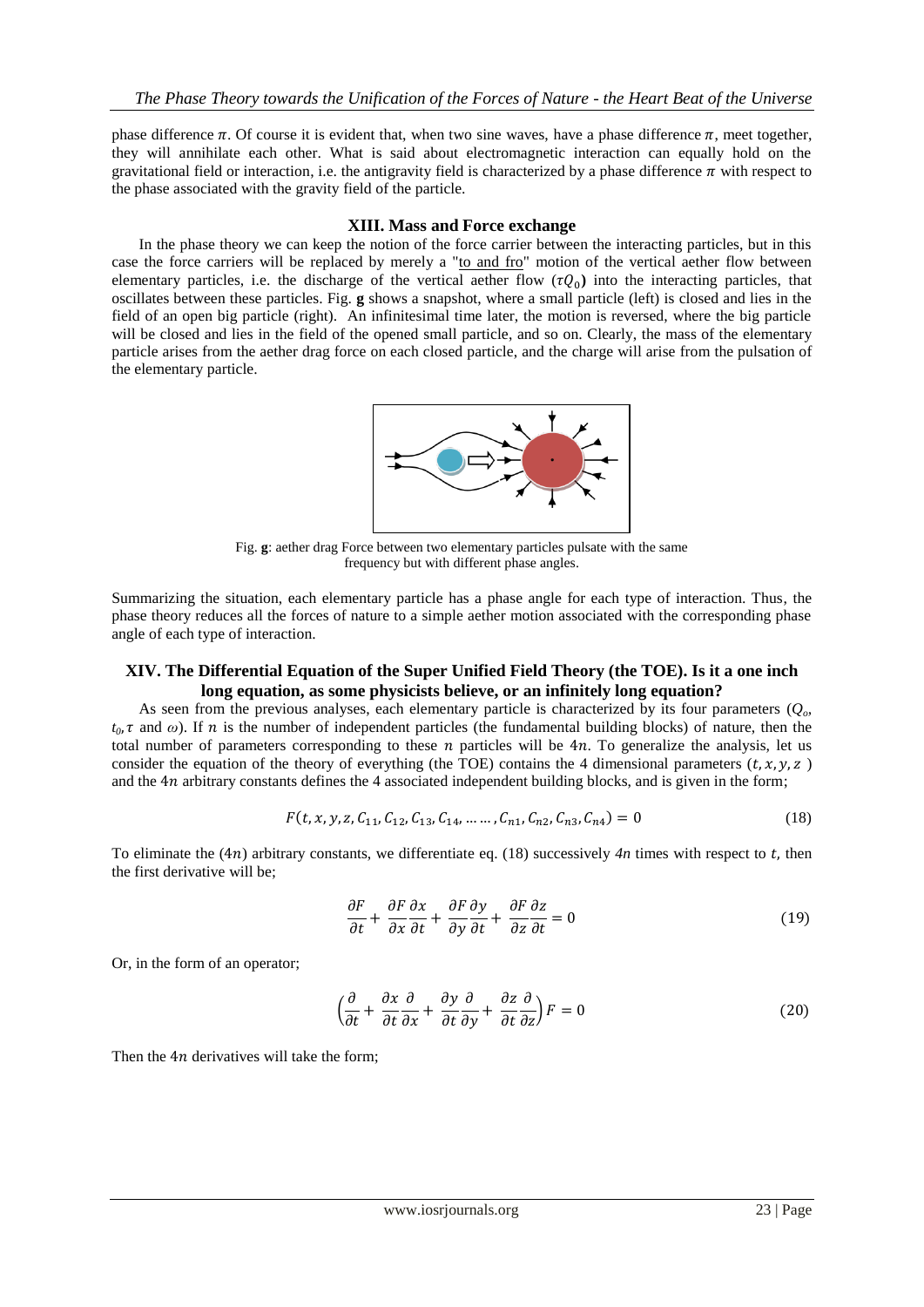$$
\begin{aligned}\n\left(\frac{\partial}{\partial t} + \frac{\partial x}{\partial t} \frac{\partial}{\partial x} + \frac{\partial y}{\partial t} \frac{\partial}{\partial y} + \frac{\partial z}{\partial t} \frac{\partial}{\partial z}\right)^{1} F &= 0 \\
\left(\frac{\partial}{\partial t} + \frac{\partial x}{\partial t} \frac{\partial}{\partial x} + \frac{\partial y}{\partial t} \frac{\partial}{\partial y} + \frac{\partial z}{\partial t} \frac{\partial}{\partial z}\right)^{2} F &= 0 \\
&\vdots \\
\left(\frac{\partial}{\partial t} + \frac{\partial x}{\partial t} \frac{\partial}{\partial x} + \frac{\partial y}{\partial t} \frac{\partial}{\partial y} + \frac{\partial z}{\partial t} \frac{\partial}{\partial z}\right)^{4n} F &= 0\n\end{aligned}
$$
\n(21)

The system of eqs. (21) is (4*n*) equations;  $(t, x, y, z, \partial_x, \partial_y, \partial_z, ..., ..., \partial_x^{(4n)}, \partial_x^{(4n)}, \partial_z^{(4n)})$ F, includes the arbitrary constants  $(C_{11}, C_{12}, C_{13}, C_{14}, \ldots, C_{n1}, C_{n2}, C_{n3}, C_{n4})$ , which can be solved, in principle, for the C's. When substituting the values of the  $4n C$ 's parameters into eq. (18), we get a single equation between the variables  $(t, x, y, z, \partial'_x, \partial'_y, \partial'_z, \dots, \dots, \partial^{4n}_x, \partial^{4n}_y, \partial^{4n}_z)$ , which is the differential equation, of order 4*n*, of the (TOE), which can be written in the form,

$$
\varphi(t, x, y, z, \partial_x, \partial_y, \partial_z, \dots \dots \dots, \partial_x^{4n}, \partial_y^{4n}, \partial_z^{4n}) = 0 \tag{22}
$$

From the way of deriving eq. (22), we can say that every function defined by eq. (18) satisfies eq. (22), whatsoever may be the values given to the parameters  $(C_{11}, C_{12}, C_{13}, C_{14})$ , ...  $(C_{n1}, C_{n2}, C_{n3}, C_{n4})$ . Of course, the function defined by eq. (18) is the particular integral of the differential equation (22). The whole set of particular integrals is the general integral of the same eq. (22). In geometric language, every hyper-surface of eq. (18) is an integral hyper-surface of eq. (22). In other words, eq. (22) is the differential equation of the given family of hyper-surfaces (18). It should be noted that, the above reasoning does not mean that eq. (22) has no integrals other than those presented by eq. (18). The final solution is confirmed by satisfying the boundary conditions of the forces of nature.

One final note; if the number  $n$  of the independent particles (i.e. the number of the fundamental building blocks) is infinite, then the length of the differential equation of the (TOE) will be infinite, as the number of its terms is at least greater than  $(4n + 1)$ , and not one inch long as Michio Kaku and his colleagues believe [1]! Eq. (22) is not only valid for the known elementary particles, but also valid for any number of subsub- … substructures of the known elementary particles. It is also valid for one level higher than the known elementary particles, i.e. it is still valid at the level of proton, neutron and electron as fundamental building blocks. One final hint, can we know GOD's thought, if we know this equation as Einstein claims [1]? Also, can we use this equation as a life boat to start a new universe, as some physicists believe [1]?! Of course, the answers to these two questions are merely a sort of absurd meaning.

## **XV. Correlation with the super string theory**

 One of the big mistakes in the super string theory is that it considers the different vibrating modes of the string yield different elementary particles. This means, according to article  $V$ , that the interactions among particles can never take place. Thus, this paper corrects the thought of the super string theory, as it replaces the vibrating string mode by a 3-dimensional infinitesimal pulsating (black) hole mode (like a bubble) where aether is flowing vertically through it. The frequency of pulsation is the same for all particles to assure interactions can take place among them. Different particles are attributed to different phase angles associated with the same frequency, instead of the different frequencies themselves.

#### **XVI. Conclusion**

 A new theory has been presented, for the first time, called the "Phase Theory", which is the natural evolution of the physical thought and is considered the one beyond the super string theory. In this theory the vibrating string with different frequency modes which defines the different types of elementary particles, is replaced by three dimensional infinitesimal (black) holes that pulsates with the same frequency. Different types of elementary particles are determined by different phase angles associated with the same frequency.

An experimental prediction has been given to confirm the theory presented in the form of the relation between the electron radius and quark radii. The paper also shows that quarks are direct consequence of this theory, and solves "the flavor problem" in QCD, and gives the clue to answer the questions of "Why are there so many flavors?

 The direct consequence of the theory presented in this paper is that; charge is due to particle pulsation and mass is due to aether drag force. In short; the theory can be stated in the form: "Based on the vertical aether flow